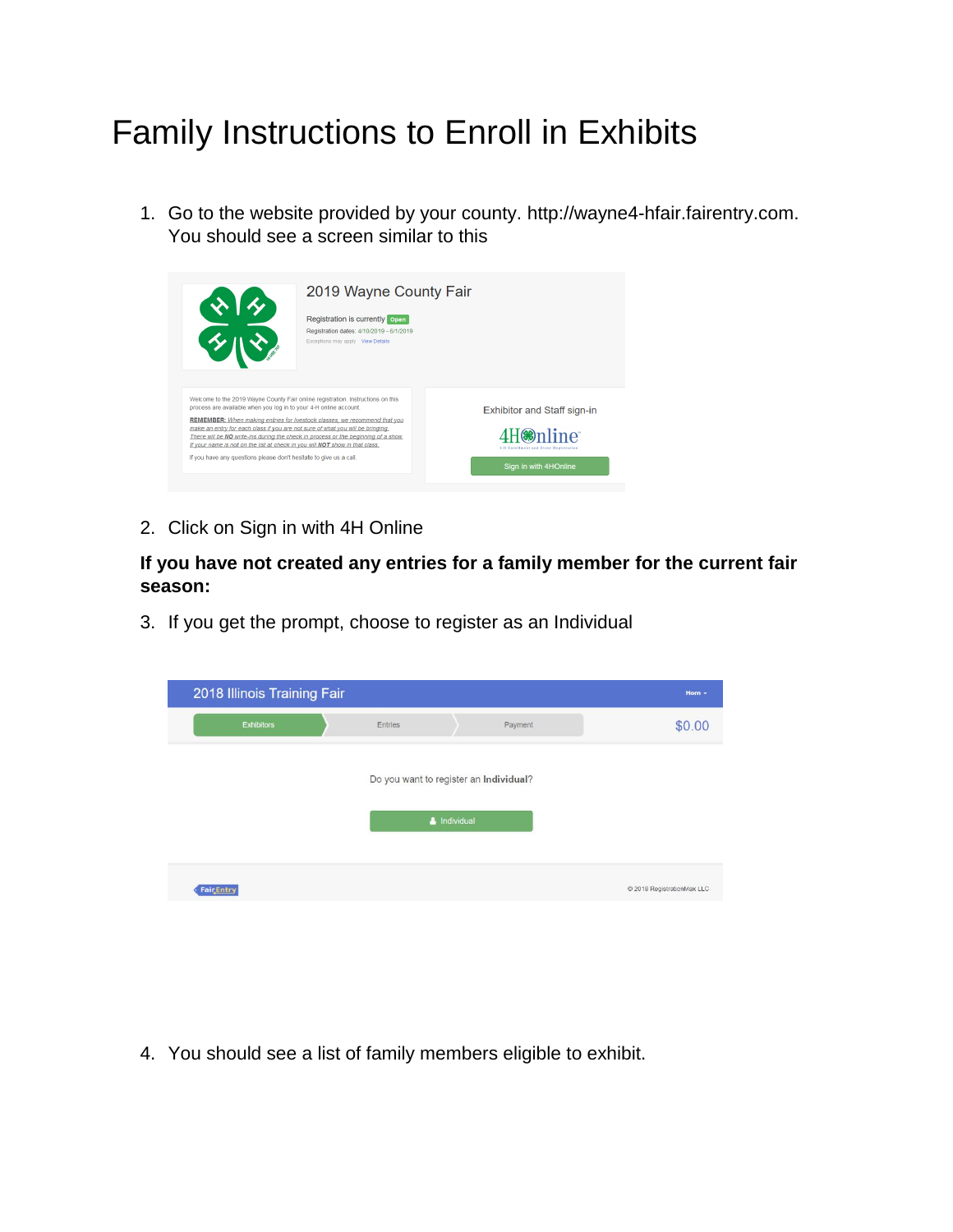| <b>New Individual Exhibitor</b>       |                                              |  |  |
|---------------------------------------|----------------------------------------------|--|--|
| Select an Existing person to continue |                                              |  |  |
|                                       | Horn, Child 1<br>9/02/2007 - Age 10          |  |  |
|                                       | $- OR -$<br>Create an Exhibitor From Scratch |  |  |
|                                       | Continue<br>Cancel                           |  |  |

- 5. Click on the individual. You will see the information about this individual.
- 6. Click Edit next to the name of the individual. You will see the information about this individual. If any of the information is incorrect, log into 4-H Online and correct the information.

| н | <b>Personal Details</b>                   | $\checkmark$<br>Contact Info   | ✓<br><b>Address</b> | $\checkmark$<br>Questions | 5<br><b>Review</b>          |
|---|-------------------------------------------|--------------------------------|---------------------|---------------------------|-----------------------------|
|   | Please review the exhibitor registration. |                                |                     |                           | Continue to Entries $\odot$ |
|   | <b>Personal Details</b>                   | Edit                           |                     | <b>Contact Info</b>       | Edit                        |
|   | <b>First Name</b>                         | <b>Test for Authorizations</b> |                     | Email                     | dchorn85@gmail.com          |
|   | <b>Last Name</b>                          | Horn                           |                     | <b>Home Phone</b>         | 217-333-0826                |
|   | <b>Birthdate</b>                          | 2/07/2005                      |                     | <b>Cell Phone</b>         |                             |
|   | Grade                                     | $\overline{9}$                 |                     | <b>Cell Phone Carrier</b> |                             |
|   | <b>Address</b><br>1400 Annis Ave          | Edit                           |                     |                           |                             |
|   | Mattoon, IL<br>61938-5902                 |                                |                     |                           |                             |

7. Click on Continue to Entries

**If you have previously created entries, you will see an option like this.**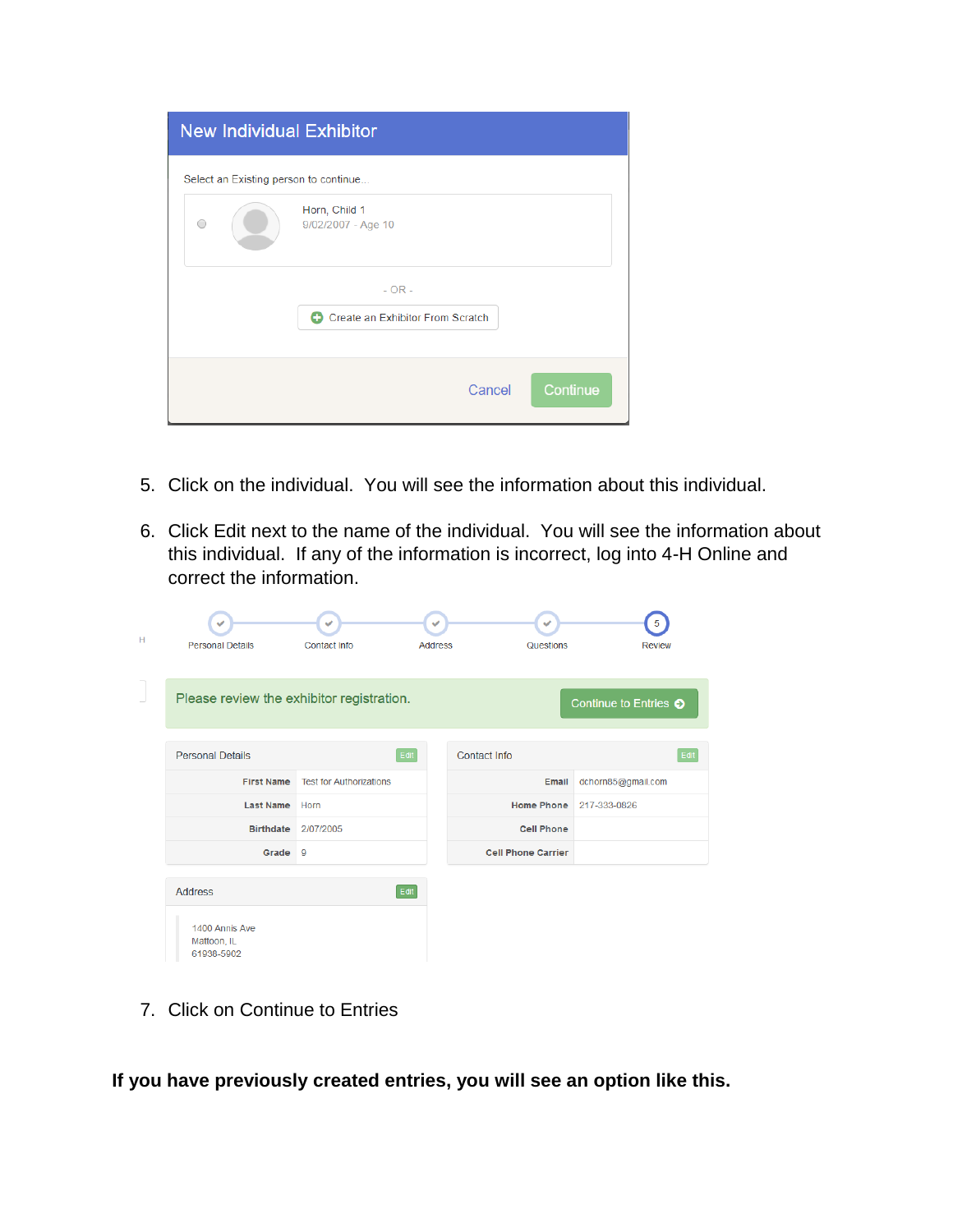8. Choose to Begin work on a new invoice.

|                                                        |                 | Your Completed Invoices                       |      |    | <b>Your Approved Records</b>                                    |
|--------------------------------------------------------|-----------------|-----------------------------------------------|------|----|-----------------------------------------------------------------|
| Registration is currently open<br>2/1/2018 - 7/31/2018 |                 | These invoices are no longer editable by you. |      |    | These are all the records that have                             |
|                                                        | #252472         | \$0.00<br>1 Exhibitor                         | View |    | been approved by fair management<br>(across all your invoices): |
| <b>Your Current Invoice</b>                            | Paid            | 1 Entry                                       |      |    | Exhibitor                                                       |
| You do not have a current invoice.                     | #252473<br>Paid | \$0.00<br>1 Exhibitor<br>7 Entries            | View | 10 | <b>Entries</b>                                                  |
| Begin work on a new invoice                            | #252475         | \$0.00                                        | View |    | View in Detail                                                  |

9. Select the desired individual and choose Create Entry

| 2018 Illinois Training Fair                                                                 |                       |                                                                                         | Horn -                                                                                                         |
|---------------------------------------------------------------------------------------------|-----------------------|-----------------------------------------------------------------------------------------|----------------------------------------------------------------------------------------------------------------|
| <b>Exhibitors</b>                                                                           | <b>Entries</b>        | Payment                                                                                 | \$0.00                                                                                                         |
| Exhibitors being registered<br>There are 0 exhibitors in the process of<br>being registered | Register an Exhibitor | <b>Previously Registered Exhibitors</b><br>add new Entries<br>Horn, Child 1<br>4HOnline | The registration information for an Exhibitor in this list cannot be edited but you can<br><b>Create Entry</b> |
| <b>Fair</b> Entry                                                                           |                       |                                                                                         | @ 2018 RegistrationMax LLC                                                                                     |

## **From this point on will be the same whether first time or returning to add additional entries**

10.Answer any Questions that may be set up at the Fair Level, then click Continue.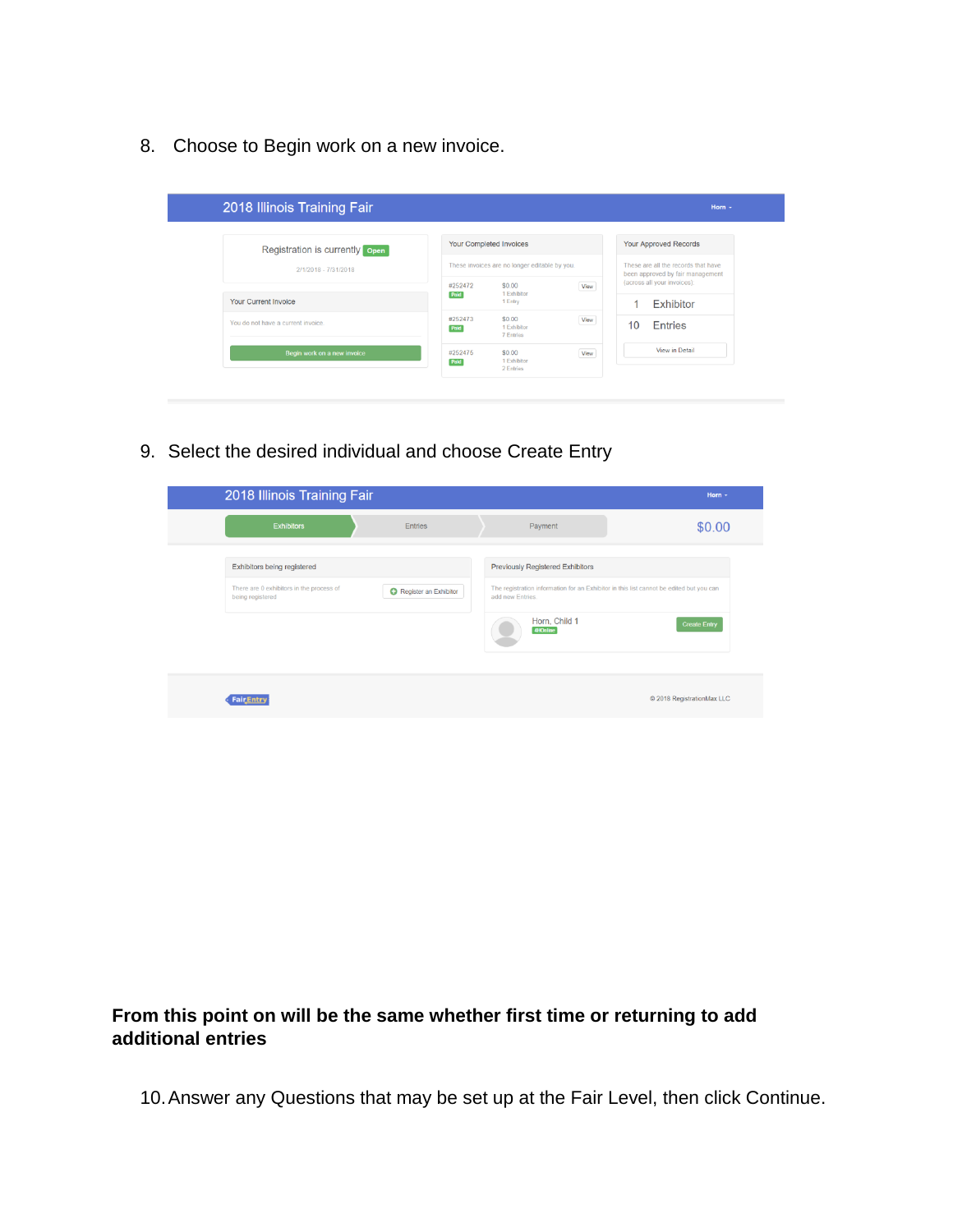| 2018 Illinois Training Fair                                                                                                       |                                                |                              |                         |                                      | Horn -      |
|-----------------------------------------------------------------------------------------------------------------------------------|------------------------------------------------|------------------------------|-------------------------|--------------------------------------|-------------|
| <b>Exhibitors</b>                                                                                                                 | <b>Entries</b>                                 |                              | Payment                 |                                      | \$0.00      |
| Horn, Child 1<br>9/02/2007 · 9 years old (4-H<br>age) · Grade: 7<br><b>#2 4HOnline</b> Training<br><b>O</b> Delete this Exhibitor | $\checkmark$<br><b>Personal Details</b>        | $\checkmark$<br>Contact Info | $\checkmark$<br>Address | $\boldsymbol{A}$<br><b>Questions</b> | 5<br>Review |
|                                                                                                                                   | Questions<br>There are no questions to answer. |                              |                         |                                      |             |
|                                                                                                                                   |                                                |                              |                         |                                      | Continue O  |

11.Select the appropriate Department. Then you will see a list of Divisions within that Department.

| <b>Starting an Entry</b>                                                                                                                                                                                                                                                                 |                                     |                  |
|------------------------------------------------------------------------------------------------------------------------------------------------------------------------------------------------------------------------------------------------------------------------------------------|-------------------------------------|------------------|
|                                                                                                                                                                                                                                                                                          | <b>Department</b> General Projects  | Change           |
|                                                                                                                                                                                                                                                                                          | Select a Division to continue       |                  |
| Not Available<br>Aerospace<br>This exhibitor may not enter into this Division because:<br>> a membership to one of the following 4HOnline Projects is required:<br>• Aerospace - Aerospace 2<br>• Aerospace - Aerospace 3<br>• Aerospace - Aerospace 4<br>• Aerospace - Clover Challenge |                                     |                  |
| <b>Animal Science</b>                                                                                                                                                                                                                                                                    |                                     | Select $\bullet$ |
| <b>Child Development</b>                                                                                                                                                                                                                                                                 |                                     | Select $\bullet$ |
| <b>Citizenship</b>                                                                                                                                                                                                                                                                       |                                     | Select $\bullet$ |
| <b>Clothing &amp; Textiles</b>                                                                                                                                                                                                                                                           |                                     | Select $\bullet$ |
|                                                                                                                                                                                                                                                                                          | <b>College&amp;Career Readiness</b> | Select $\bullet$ |
| <b>Computer Science</b>                                                                                                                                                                                                                                                                  |                                     | Select $\bullet$ |

12.Select the desired Division. Confirm that you selected the desired Division.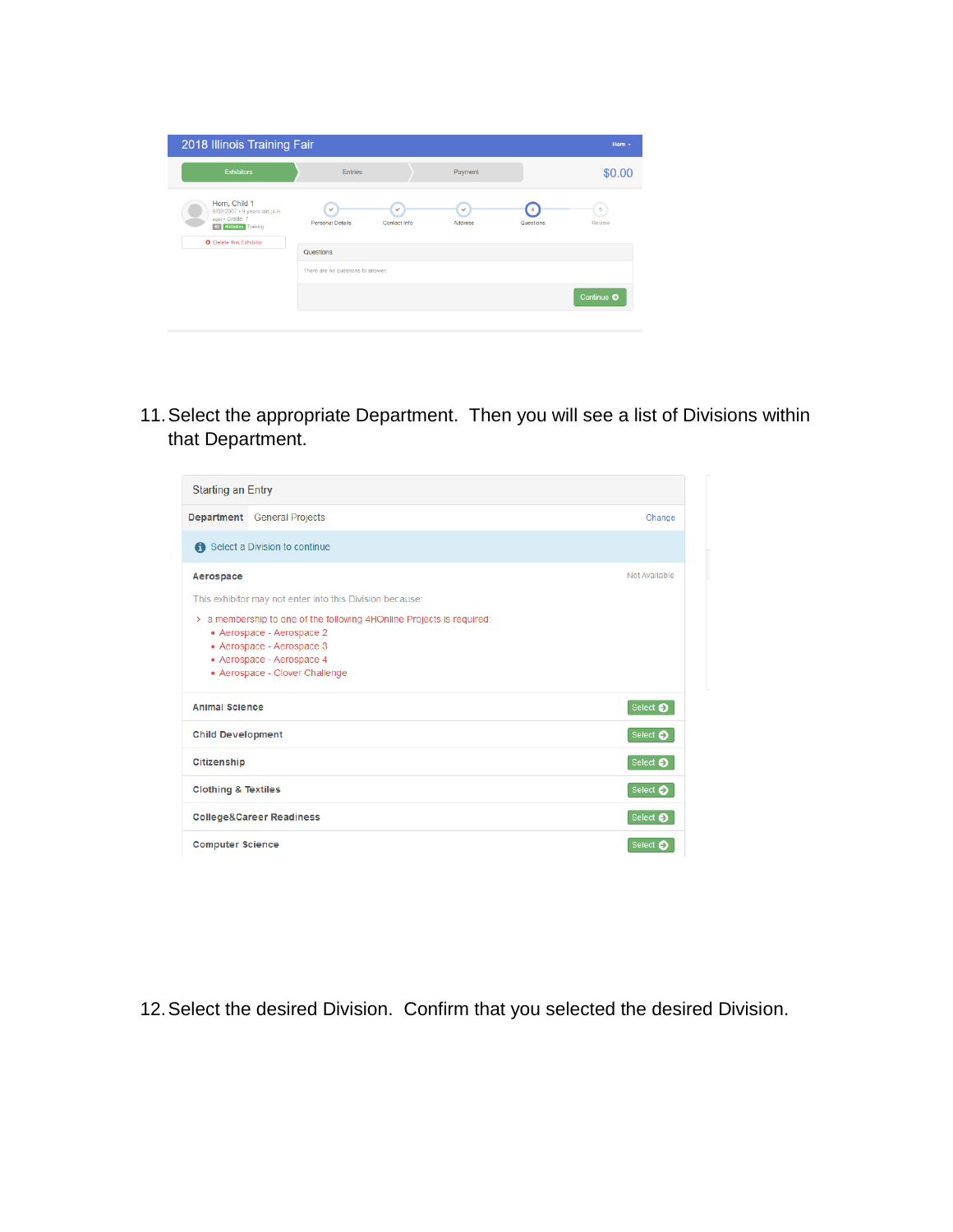| <b>Choose Department and Division</b> |        |
|---------------------------------------|--------|
| <b>General Projects</b>               | Change |
| <b>Foods and Nutrition</b>            | Change |
|                                       |        |
| Cancel                                | Choose |
|                                       |        |

13.This will show a list of classes in the Division.

| Make your Club and Class selections to continue.                                                                                            |                                                                  |
|---------------------------------------------------------------------------------------------------------------------------------------------|------------------------------------------------------------------|
| Club<br>Change                                                                                                                              | <b>Class or Classes</b>                                          |
| Military Club 4-H<br>(Primary Club)<br><b>O</b> When entering into an Open Class, your club selection will be<br>treated as No Club (Open). | ▼ 50200: 4-H Cooking 101<br>Marshmallow Treats<br><b>Cookies</b> |
| Animal(s)                                                                                                                                   | 50201: 4-H Cooking 201<br>50202: 4-H Cooking 301                 |
| This Division does not allow animals.                                                                                                       | 50203: 4-H Cooking 401                                           |
|                                                                                                                                             | 50204: Food Science 1 - 4                                        |
|                                                                                                                                             | 50208: Food Preservation                                         |
|                                                                                                                                             | 50210: Food Ready4Life Challenge                                 |

## 14.Select one or more classes. After selecting the classes, click on Continue.

| Make your Club and Class selections to continue.                                                                                           |                                                                   |
|--------------------------------------------------------------------------------------------------------------------------------------------|-------------------------------------------------------------------|
| Club<br>Change                                                                                                                             | <b>Class or Classes</b>                                           |
| Military Club 4H<br>(Primary Club)<br><b>O</b> When entering into an Open Class, your club selection will be<br>treated as No Club (Open). | $\sqrt{50200}$ : 4-H Cooking 101<br>Marshmallow Treats<br>Cookies |
| Animal(s)<br>This Division does not allow animals.                                                                                         | 50201: 4-H Cooking 201<br>50202: 4-H Cooking 301                  |
|                                                                                                                                            | 50203: 4-H Cooking 401<br>50204: Food Science 1 - 4               |
|                                                                                                                                            | 50208: Food Preservation<br>50210: Food Ready4Life Challenge      |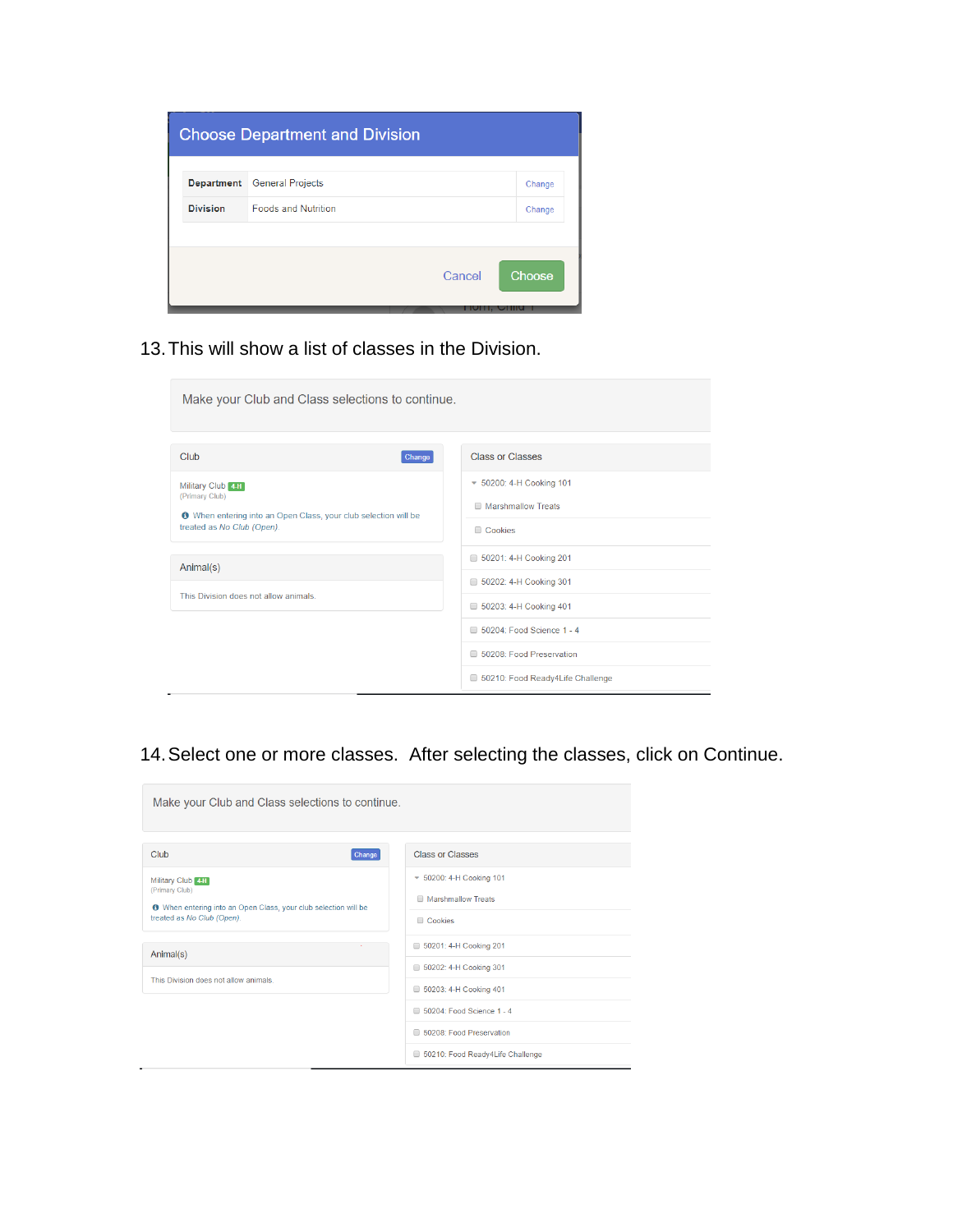15.Review the selections for the division, and click on Create Entries. This will add the entries for this division.

| <b>Review your selections</b>                                              |                                                                                            |
|----------------------------------------------------------------------------|--------------------------------------------------------------------------------------------|
| your selections.                                                           | Before we actually create your entries, please review                                      |
| information:                                                               | If you continue with your current selections, 2 entries will be created with the following |
| <b>Department</b>                                                          | 2018 Illinois Training Fair                                                                |
| <b>Division</b>                                                            | <b>General Projects</b>                                                                    |
| Club                                                                       | Military Club 4-H                                                                          |
| Animal(s)                                                                  | No Animals                                                                                 |
| <b>Entry Classes</b>                                                       |                                                                                            |
| 1.50201: 4-H Cooking 201<br>2. 50200: 4-H Cooking 101 / Marshmallow Treats |                                                                                            |
|                                                                            |                                                                                            |
|                                                                            | <b>Create Entries</b><br>Cancel                                                            |

16.If there are any questions that need to be answered for the classes, you will see a light blue box indicating Incomplete items. Click on the box to complete any questions.

| <b>Exhibitors</b>                                             | <b>Entries</b> | Payment                                   | \$0.00                                |  |
|---------------------------------------------------------------|----------------|-------------------------------------------|---------------------------------------|--|
| There are 2 entries belonging to 1 exhibitor in this invoice. |                | There is 1 item that needs your attention |                                       |  |
| <b>O</b> Register another Exhibitor                           |                |                                           | ● Review/Complete Outstanding Records |  |
|                                                               |                |                                           |                                       |  |

17.Answer any questions that come up. The class for the entry needing additional information will show on the left. Click Continue.

| Entry #13       |                                                                                                                                        | $^{2}$<br>$\checkmark$<br>Club/Chapter                        | Questions  |  |  |
|-----------------|----------------------------------------------------------------------------------------------------------------------------------------|---------------------------------------------------------------|------------|--|--|
| Department      | Horn, Child 1<br>9/02/2007 · 9 years old<br>(4-H age) • Grade: 7<br>#2 4HOnline Training -<br>Military Club<br><b>General Projects</b> | Questions<br>Content Block for Cooking 101 Marshmallow Treats |            |  |  |
| <b>Division</b> | <b>Foods and Nutrition</b>                                                                                                             |                                                               |            |  |  |
| Class           | 50200: 4-H Cooking<br>101                                                                                                              |                                                               | Continue O |  |  |
| Sub-Class       | <b>Marshmallow Treats</b>                                                                                                              |                                                               |            |  |  |
|                 | <b>O</b> Delete this Entry                                                                                                             |                                                               |            |  |  |
|                 |                                                                                                                                        |                                                               |            |  |  |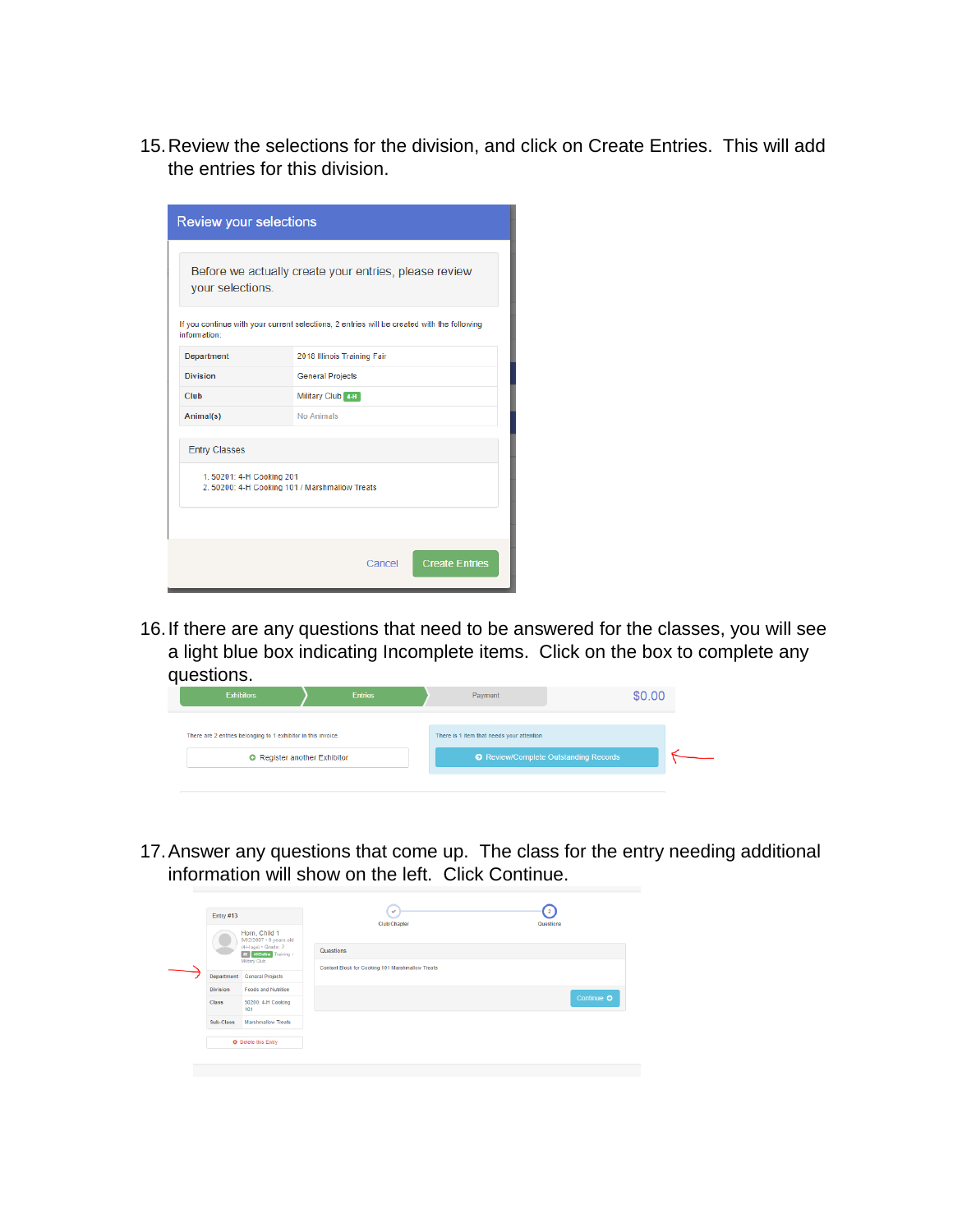18. If you wish to add another Entry, choose either Add another Entry, or Add another Entry in this Division. Add another entry would allow you to choose another entry in any division. Add another entry in this division would allow you to add another entry in the same division, for example Visual Arts.

|                 | <b>Exhibitors</b>                                                                                                 | <b>Entries</b> | Payment                                |
|-----------------|-------------------------------------------------------------------------------------------------------------------|----------------|----------------------------------------|
| Entry #13       |                                                                                                                   |                | What do you want to do next?           |
|                 | Horn, Child 1<br>$9/02/2007 \cdot 9$ years old<br>(4-H age) • Grade: 7<br>#2 4HOnline Training -<br>Military Club |                | For Child 1 Horn:<br>Add another Entry |
| Department      | <b>General Projects</b>                                                                                           |                | <b>O</b> Register another Exhibitor    |
| <b>Division</b> | <b>Foods and Nutrition</b>                                                                                        |                |                                        |
| <b>Class</b>    | 50200: 4-H Cooking<br>101                                                                                         |                | Everything looks good!                 |
| Sub-Class       | <b>Marshmallow Treats</b>                                                                                         |                | <b>O</b> Continue to Payment           |

- 19.If you are done adding entries for this individual, but wish to add entries for another invididual, choose Register Another Exhibitor.
- 20.If you are done adding entries for all individuals, click Continue to Payment. Follow any instructions regarding Payment. In Illinois, exhibits usually do not require a registration Fee, so the Invoice will be \$0.

| <b>Exhibitors</b>          |         | <b>Entries</b>                                     |                                         | Payment |                           |
|----------------------------|---------|----------------------------------------------------|-----------------------------------------|---------|---------------------------|
| $\vert$ 1<br><b>Review</b> |         |                                                    | $\overline{2}$<br><b>Payment Method</b> |         | $\overline{3}$<br>Confirm |
|                            | Invoice |                                                    |                                         |         | Summary Detail            |
|                            |         | Individual Exhibitor: Test for Authorizations Horn |                                         |         | \$0.00                    |
|                            |         |                                                    |                                         |         | <b>Total: \$0.00</b>      |
|                            |         |                                                    |                                         |         | Continue O                |

21.Choose to Submit your entries.